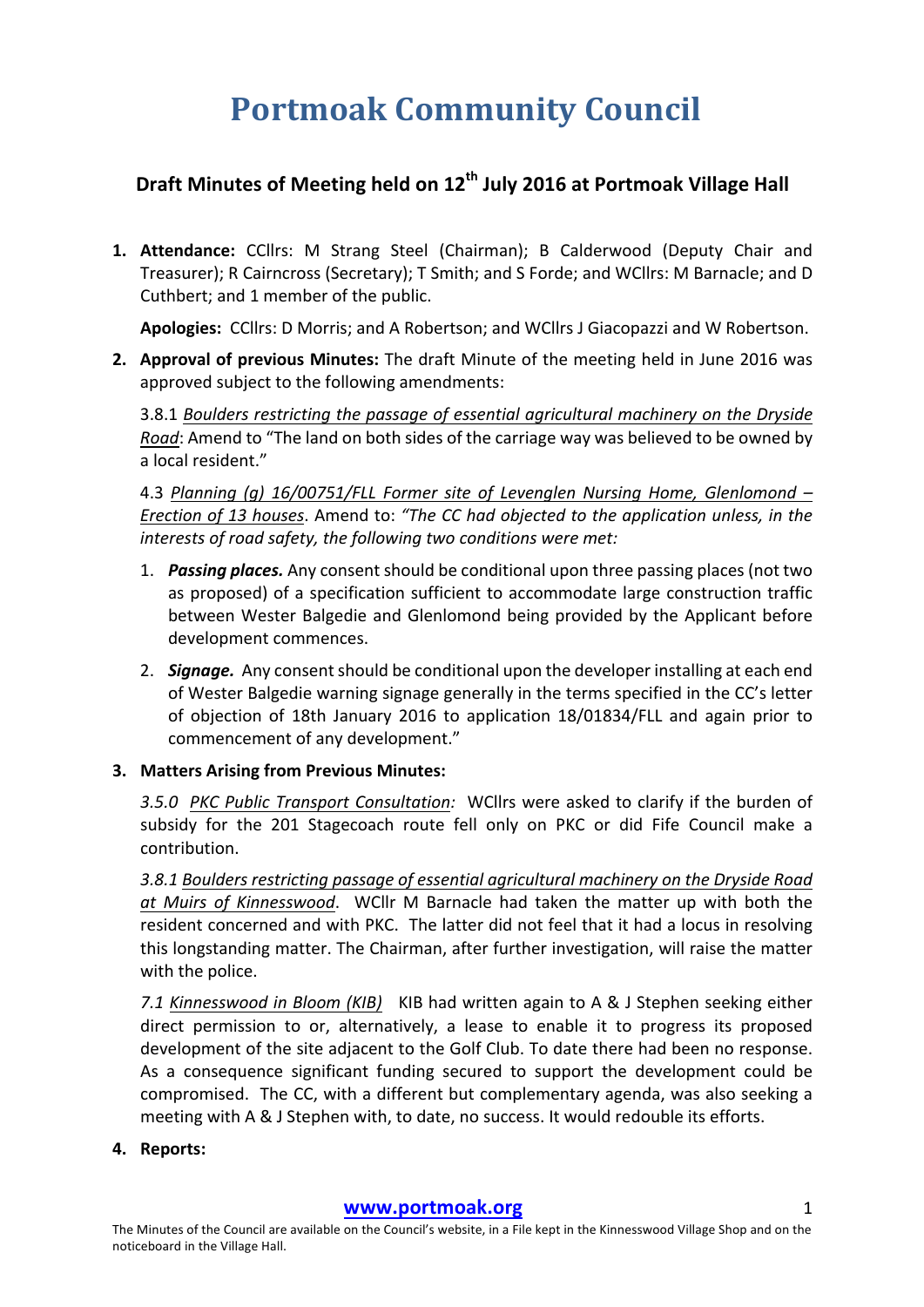- 4.1 Police: There was no Police Report. The Commander's Bulletins of  $16^{th}$  June,  $23^{rd}$  June,  $30<sup>th</sup>$  June, and  $7<sup>th</sup>$  July were noted.
- 4.2 Treasurer: The General Account at the end of June was £140.30, while the Michael Bruce Way account was £694.39 - giving a total of funds on hand of £834.69. The operational grant from PKC for the years 2016 - 2017 was anticipated.
- 4.3 Planning:
	- *1. New applications:*
	- a) 16/00981/FLL Land 50 metres south of the Old School House, Scotlandwell. Erection of dwelling house and ancillary buildings. No CC comment.
	- b) 16/00982/CON Land 50 metres south of the Old School House, Scotlandwell. Demolition of buildings. No CC comment.
	- *2. Progress with Developments*
	- a) Former Lomond Inn: Proposals for part demolition and erection of 5 dwellinghouses. The CC had lodged a complaint with PKC that, despite recurrent requests, conservation officer reports had not been made available. The response was judged inadequate and would be followed up. A Freedom of Information request seeking relevant information would be made. WCllrs confirmed that their attempts to seek transparency on this matter had also been rebuffed.
	- b) Glenlomond: Proposals to erect 13 dwellinghouses. No further developments.
	- *c*) Update on recent planning applications: In the past month PKC had determined seven planning applications: five had been approved and two refused. Five emanated from the three conservation areas and two did not. A summary can be found on the Council's website "Rolling List of Applications with Decisions".
- 4.4 Roads:
	- 1. The CC noted that there had been no progress following the recent visit from the PKC to consider a number of roads issues across Portmoak. (These had been listed in the Minutes of the CC meeting of  $14<sup>th</sup>$  June.) CClr B Calderwood would now follow these up.
	- 2. The CC noted a response from the Minister for Transport and the Islands in respect of a number of issues relating to traffic usage on the A911: Local Authorities were now responsible for the classification of their roads; the A911 was not part of the trans-European transport network; and the Government has no control over which routes Sat-Nav devices identify as shorter alternatives but local authorities do have powers to restrict certain classes of vehicles on local roads. The CC would write once more to clarify its request for traffic travelling south on the M90 and heading to Glenrothes to defer exit from the M90 until junction 5 was reached.
- 4.5 Paths: This was a busy time: a) With long hours of daylight the weekly working parties held each Monday evening were proving effective. Work had focused on providing improved drainage on the upper reaches of the Michael Bruce Way and on maintenance at Peat Loan and Dryside Road. b) A new path from RSPB Vane Farm across Benarty to Balingry would open shortly. c) There had been no further information on LLLP proposal to install a Trailhead Sign at the Church carpark. CCLLR T Smith would check with the Church and LLLP. d) Portmoak Primary School had

#### **www.portmoak.org** 2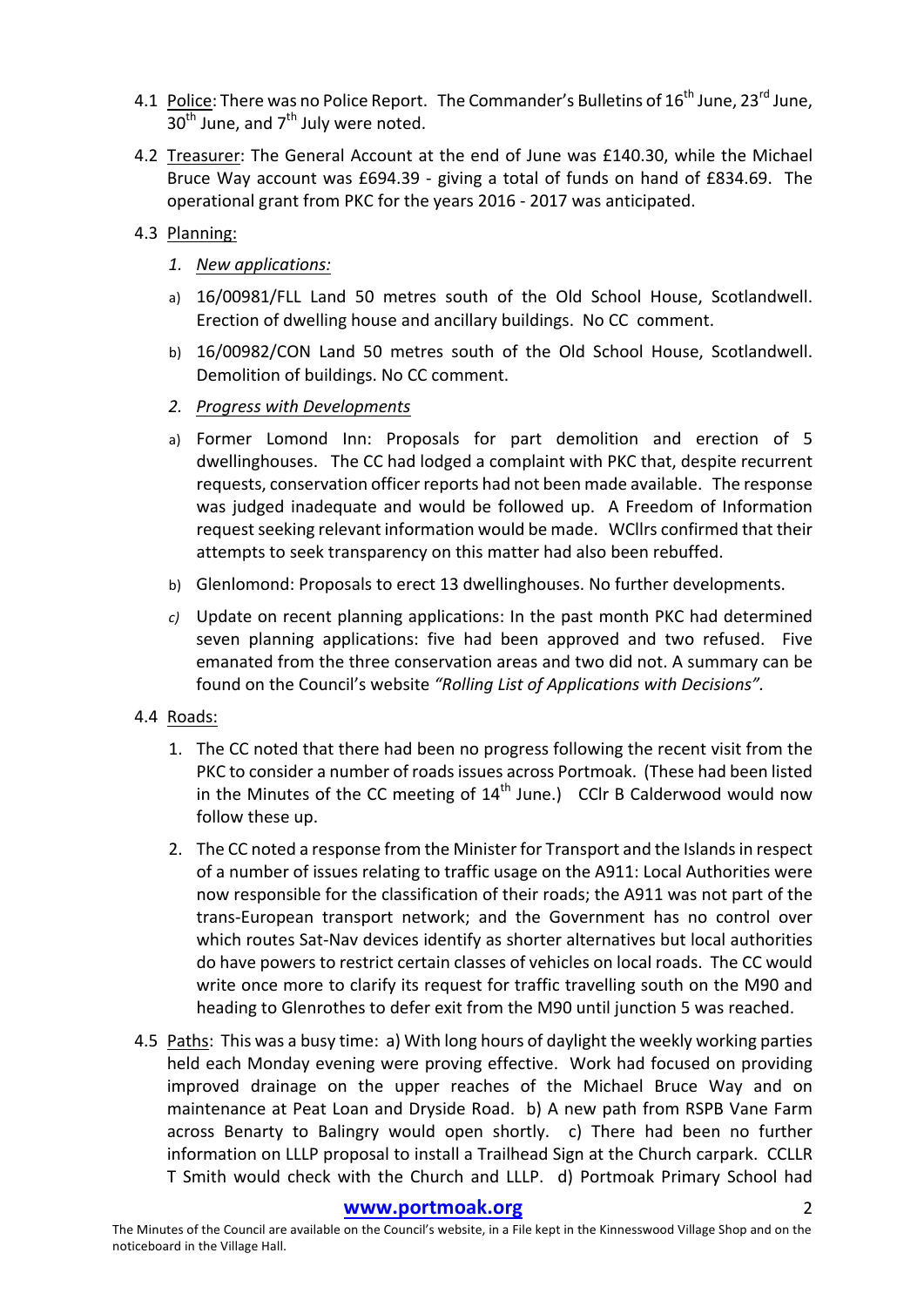recently held a successful sponsored walk along part of the Michael Bruce Way raising more than £2,000. £250 had been donated to the CC's Michael Bruce Way Fund. The CC would write to thank the School.

#### **5.** Progress with other matters:

- *5.1* Arrangements at Whitecraigs and Stephen's Field consequent on the departure the developer. To clarify a number of outstanding matters *the* CC would continue to seek a meeting with the developer A & J Stephen.
- 5.2 *Portmoak Cemetery*. The matter was being pursued by the Chairman. WCllrs confirmed that in the recent budget settlement there would be some funding to support cemetery development.
- **6.** River Leven Trustees: CCllrs M Strang Steel and R Cairncross had met with the Chairman and Secretary of the River Leven Trustees. It was a constructive meeting. More than 40 businesses used the River as a resource at the end of the  $19<sup>th</sup>$  century but today there were three: Cameron Bridge Distillery, Fettykil Paper works, and a small hydro plant. Through regulating the supply of water from the Loch to the River, the Trustees discharged their responsibility of ensuring a consistent supply of water to these businesses. While the sluices could be controlled remotely their precise settings were determined by a recent engineering report which took into account a number of external factors. The Loch did not represent a large reservoir and there were times when management of its levels could be challenging. Towards the end of last year the Loch level was lowered yet the result of excessive rain meant that Loch levels could not be controlled. As a consequence for some weeks the spillway was in action with excess water by-passing the sluices.

It was acknowledged that there were a number of myths surrounding the management of Loch levels. The CC suggested options that the Trustees might consider to improve communication about the management of Loch levels and of the associated "cut" leading from the Loch.

**7.** Local Flood Risk Management Plans: The CC noted the publication by lead authorities of Local Flood Risk Management Plans. The River Leven and its drainage fell under the Forth Estuary Plan. Plans were available to view on line at http://www.pkc.gov.uk/frmplans.

### **8. Ward Cllr Reports:**

*WCllr M Barnacle* reported that: a) he had raised concerns about compliance with development requirements for the Loch Leven Catchment Area in particular in respect of retrospective applications, (b) an improved capital budget had been secured proving additional funding for potential infrastructure projects, and (c) Portmoak Primary School had published an impressive Standards and Quality Report for 2015-16. The CC would write to congratulate the school on its achievement.

*WCllr D Cuthbert* reported that: (a) the capital budget for the next year had been settled. Members had been successful in securing some further funding for infrastructures developments. (b) he had now been appointed convenor of the Audit Committee; and  $(c)$ planning enforcement would review the erection of a shed at Kilmagadwood to determine whether a planning application was required or not.

### **9.** Matters previously notified to the Secretary plus matters raised from the floor: